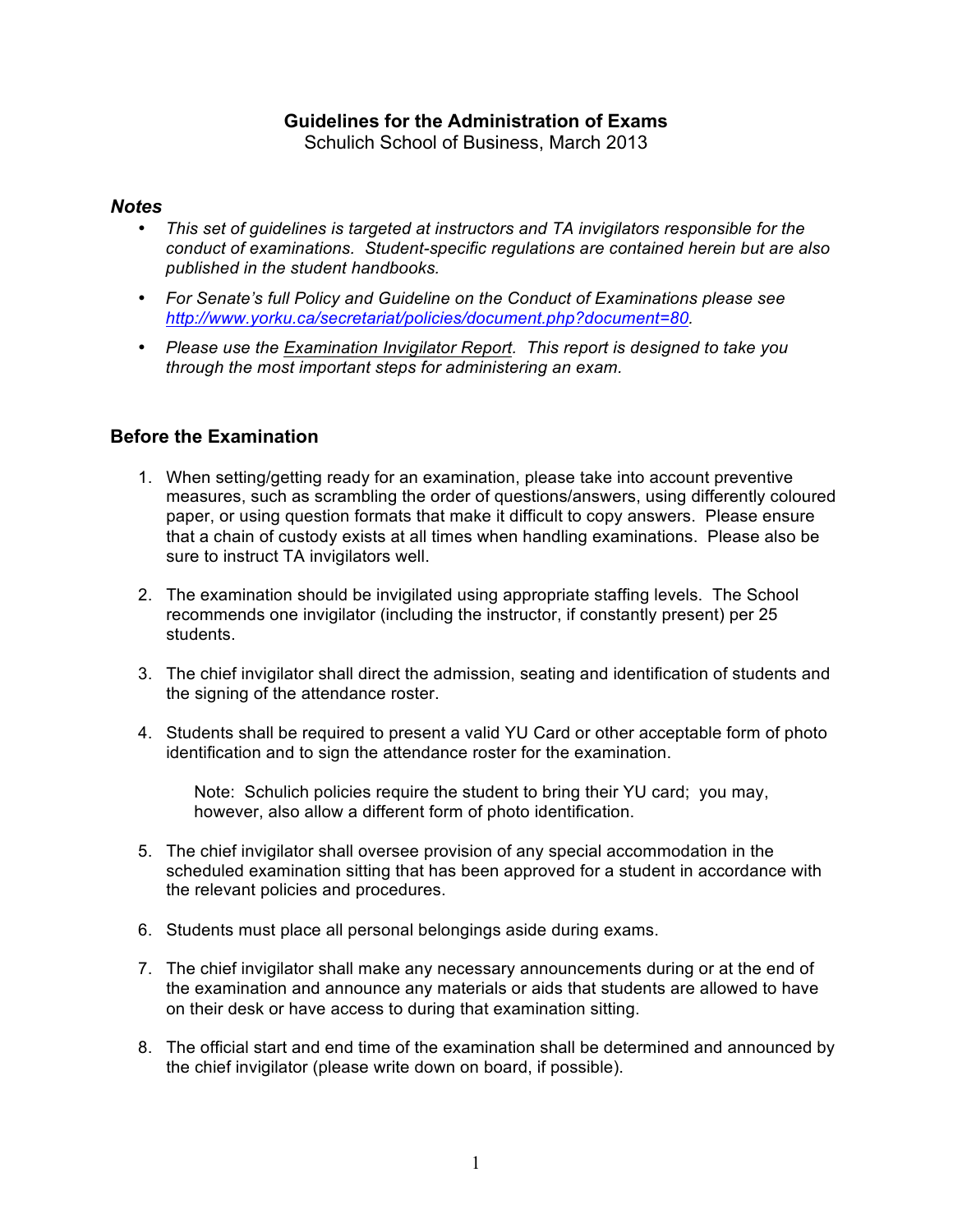Note: It is recommended that some warning be given at (say) 10 minutes remaining and 2 minutes remaining. However, when it is over, all students should be required to put their pens down without delay

Note: You may also not allow students to leave the room for the first hour of the exam or during the last half hour. Please also see # 5 in the next section.

## **During the Examination**

- 1. All invigilators shall exercise constant vigilance for and direct the handling of any instance of suspected cheating, which includes a student giving or receiving assistance from another student, use of an unauthorized material or device during an examination or during any temporary disruption of an examination.
- 2. Students shall follow the instructions provided by the chief invigilator and/or Registrar's Office and Security Services (in case of emergency interruptions).
- 3. During an examination, students shall be permitted to have access to only those materials or aids specifically approved for use in that examination sitting.
- 4. Students may not speak or communicate by any means, manner or device on the subject of an examination with anyone other than an invigilator for the duration of the examination, including during any temporary disruption of the examination.
- 5. Students should plan not to leave the room during the exam for any reason unless absolutely necessary. They may leave an exam room only if granted permission to do so by an invigilator.

Note: Please also see # 7 in the previous section. If you allow students to leave the room, best practice is to let only one student leave at a time, and to keep a sign-out / sign-in sheet that notes the student's name and time of absence.

## **End of Examination**

- 1. Following the examination, the chief invigilator shall ensure that all used and unused exam booklets are accounted for, with all used exam booklets delivered to the designated markers or office and all unused exam booklets returned to the designated office.
- 2. Students may leave an exam room only if granted permission to do so by an invigilator.
- 3. Examination booklets/answer sheets become the property of the University and are retained for the full fall or winter term immediately following the term in question.

## **Emergency Interruptions of an Examination**

1. The chief invigilator shall follow the instruction sheets provided by the Registrar's Office and/or Security Services and/or the Associate Dean's Office regarding announcements